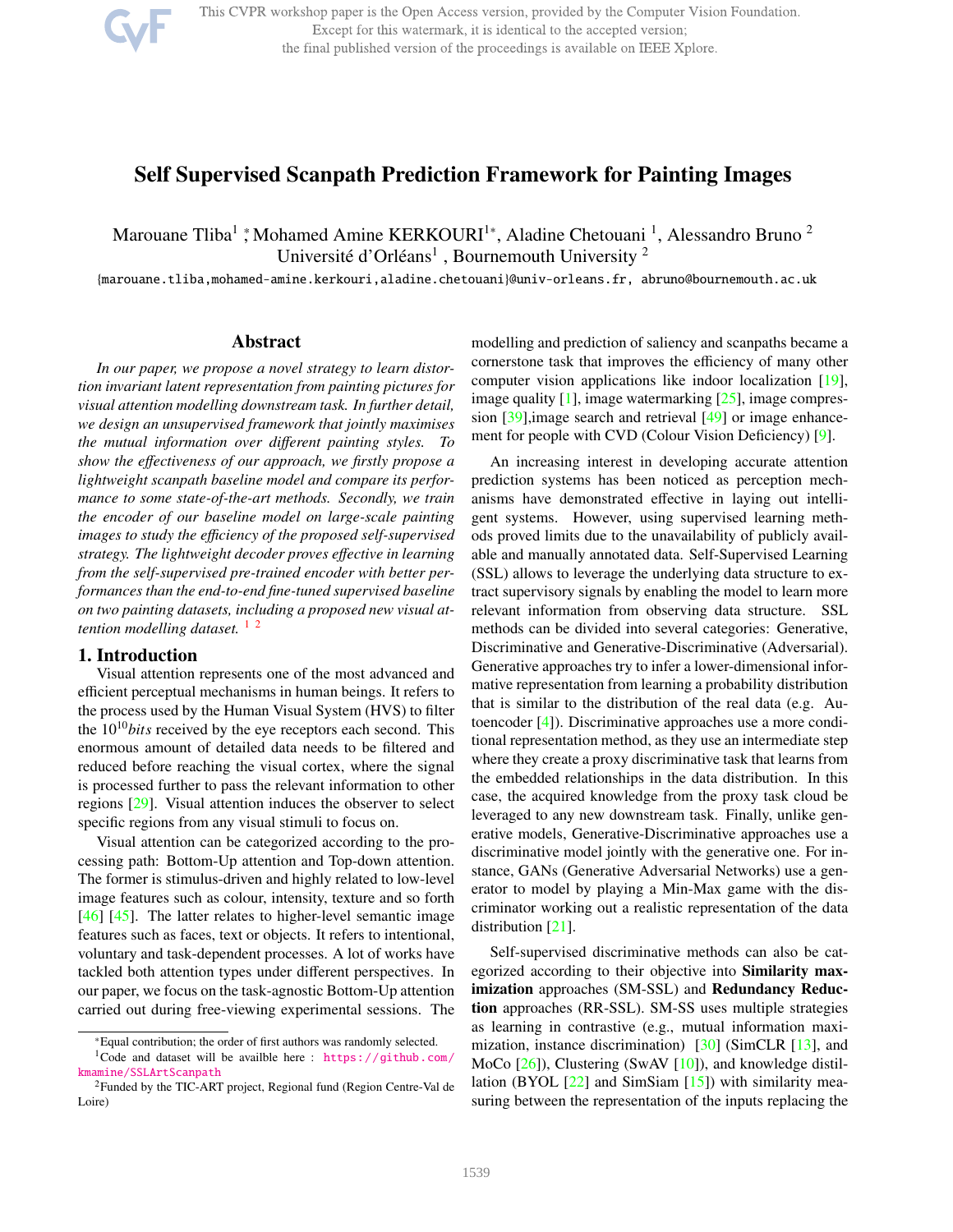

Figure 1. Baseline model architecture.

intermediate tasks. RR-SSL reduces redundant information inside the representation while maximizing the mutual information with the models generated from augmented views of the pristine input. In our context, we use an RR-SSL approach to train our model while exploiting various techniques and strategies introduced by multiple SM-SSL methods. Our method extends the recent advances on SSL that adopt information bottleneck inductive bias in further detail. As a result, we maximize the learning of different painting movements of the same artistic image while reducing the information related to the induced distortions. In other words, we set out a trade-off between two crucial points: having our model as informative as possible on different augmentation of stimuli semantic features and forcing the learned representation to be effectively invariant to style transformations.

To sum up, the contributions of this work are summarized as follows:

- 1. We propose a new self-supervised framework adapted to the characteristics of painting images.
- 2. We introduce a new publicly available dataset for art visual attention modelling, including saliency maps and scanpath sequences for paintings images from multiple artistic movements.
- 3. We present quantitative results on painting benchmarks to show the relevance of the proposed self-supervised representation learning for the related visual attention modelling downstream task.

The rest of the paper is organized as follows: In section 2, we review a part of the scientific literature concerning scanpath and previous contrastive learning approaches. In section 3, we detail the proposed SSL method to improve our model. Section 4 describes our new dataset and the protocols adopted to acquire and analyse the data. We present the evaluation results and protocols of our model in section 5. Finally, section 6 ends the paper.

## 2. Related Work

Scanpath prediction: Scanpath prediction is an important task that has gained popularity lately. For instance, the winner-take-all (WTA) module presented in [28] predicts

scanpaths out of saliency maps peaks. In [37], a stochastic approach was proposed to generate scanpaths using a predicted saliency map and modelling the probabilities of several biases (i.e. saccade amplitudes and saccade orientations). In [50], the authors conceived the saliency map as a 2D gravitational field affecting the trajectory of a mass representing the gaze. In [44], the authors proposed a model that uses highlevel features from CNN and Memory Bias, including shortterm and long-term memory for scanpath prediction. In [3], the authors presented a deep model where saliency volumes are predicted, then sampled to generate scanpaths. The same authors introduced later PathGan [2] that uses a Long Short Term Memory (LSTM) network working together with a conditional GAN architecture to predict the scanpath of a stimulus. The so-called DCSM (Deep Convolutional Saccadic Model) [5] predicts the foveal saliency maps and temporal duration while modelling the Inhibition of Return (IoR). An end-to-end model which simultaneously predicts the scanpath and saliency map of an image was introduced in [33]. A similar approach was successively generalized for 360° images [34].

Self-Supervised learning: Self-supervised learning approaches aim to learn the underlying feature representation from unlabelled data. Nowadays, increasingly more complex scenarios demand accuracy and the ability to generalise information from multiple tasks. Restricted Boltzman Machines (RBMs) introduced in [42] represented an essential precursor to SSL. They were successively improved in [12]. Denoising Autoencoders [48] aim to decrease the distance between data points outside and inside the manifold. SSL can also trace its history to autoregressive models [6] where individual data point distributions are more accessible to the model than the data as a whole. In computer vision, the employment of Siamese Networks [8] for representation improvement started in the '90s with Self Organising Nets [7]. Several SSL approaches rely on Siamese networks as a fundamental structural architecture. At the same time, new loss objectives such as contrastive loss [16], triplet loss [43], NCE loss [24] and so forth were proposed. Most modern approaches use an augment view method to create positive pairs. For instance, SimCLR [14] employs two identical networks trained on a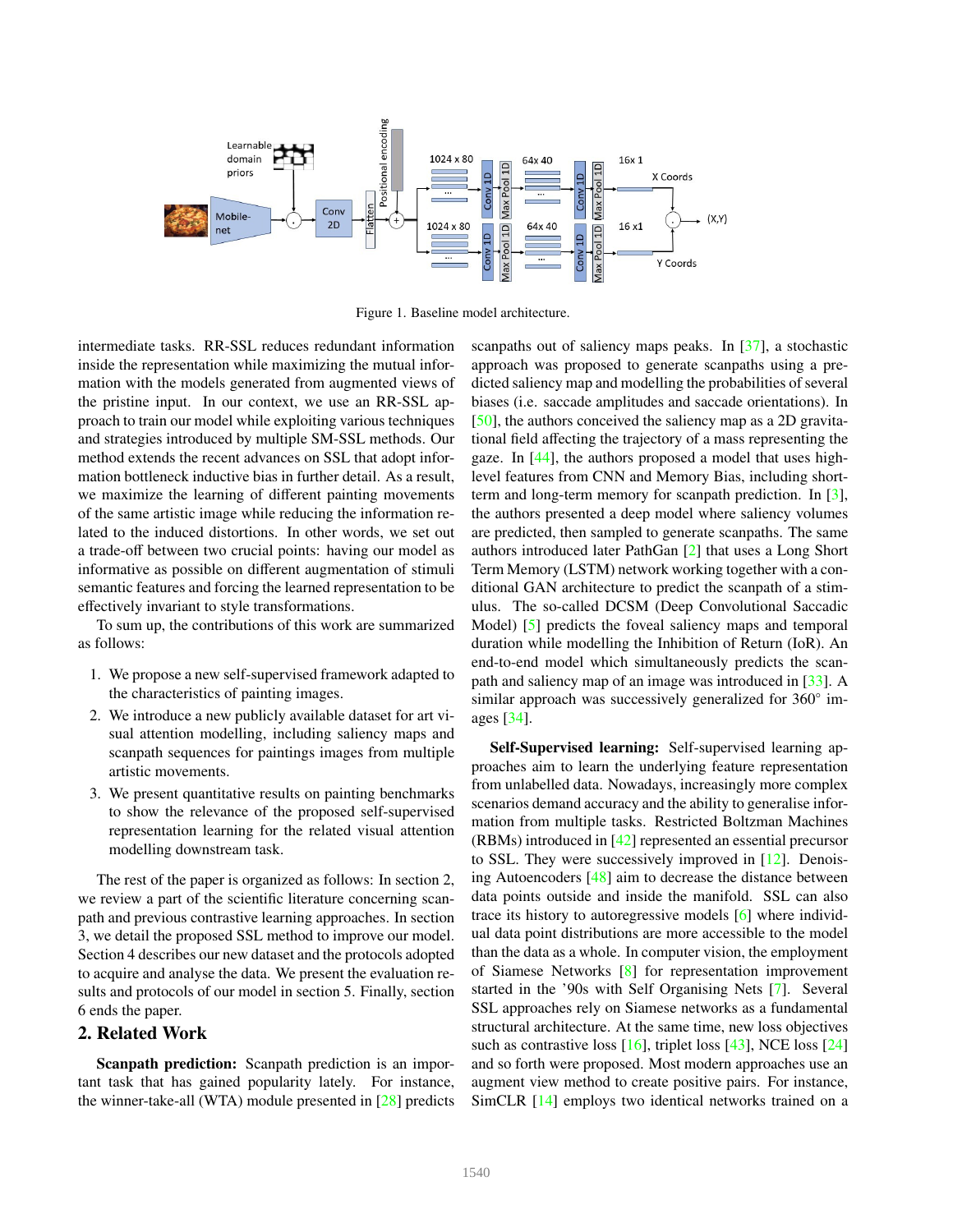contrastive loss. Moreover, they used large batches in their training to sample the negative instances. On the other side, in MoCo [26], the authors exploit a dynamic memory bank of representations as a FIFO queue for negative sampling. SwAV [11] introduced a non-contrastive method using the Sinkhorn-Knopp algorithm [17] to cluster the features and reduce the distance between distributions. BYOL [23] uses an augmented view to learn the similarity without using a contrastive approach. It does not employ negative samples for comparison. It minimises the  $L_2$  loss between the online and target features like MoCo. Yet the momentum encoder parameters are optimised using an Exponential Moving Average (EMA). Barlow Twins [51] aim to decorrelate the features while reducing the distance between the representations of the same images. They first calculate an empirical crossentropy matrix between the elements of the two parallel networks. They then minimise it by comparing it to an identity matrix.

### 3. Proposed Method

#### 3.1. Baseline Model

This section provides our baseline model, a lightweight deep neural network for image scanpath prediction. The baseline model is a lightweight architecture and predicts a variable-length scanpath. In fig 1 the main architecture components are shown, respectively, a pre-trained MobileNet network encoding an image into a different representational space, learnable domain prior bias maps concatenated to the output of the feature extractor, representing the visual attention-related bias, a merging convolutional layer, which combines two concatenated features distributions. The 2D feature maps' output is flattened onto a 1D vector and merged with a positional encoding vector. Then, the encoded features feed two branches for predicting the feature extractor's vertical and horizontal coordinates. CNNs are labour intensive and applied pixel-wise, which makes the dimensional complexity of the visual stimuli high. MobileNet [27] was introduced for mobile and embedded platform operations. The employment of point-wise and depth-wise separable convolution makes the network lightweight. Here, we employ MobileNet as a feature extractor that successfully finds semantic information relevant to our task with a way far shorter training time than in [2] and a much lower data size than ImageNet's [18].

Experiments and findings [47] reveal that viewers tend to focus their attention on the central regions of a given scene in the visual field (centre bias). It also relates to standard photography practices, such as taking pictures by placing the cameras' field of view over subjects of interest. The latter aspect impacts observers' gazes towards the central regions, which empirically stand out from the spatial distribution of fixation points gathered with eye-tracking sessions. We also formulate "Central bias" [38] with a spatially Gaussian distribution having mean position in the image centre  $(\mu_{xy} = (image_w/2, image_h/2))$ , and the standard deviation  $(\sigma)$ adaptive of datasets. The dataset biases are represented with a set of Gaussian distributions with different means and standard deviations 2. Each distribution is expressed by Eq.1 and represented by a 2D heatmap, namely a "Prior map":

$$
G(x, y) = \frac{1}{2\pi\sigma_x\sigma_y} \exp^{-(\left(\frac{x-\mu_x}{2\sigma_x}\right) + \left(\frac{y-\mu_y}{2\sigma_y}\right))}
$$
(1)

$$
S = \{G_1(x, y), G_2(x, y), ..., G_16(x, y)\}\tag{2}
$$

where *<sup>S</sup>* is the set of Gaussian distributions, (*x*, *<sup>y</sup>*) represent the spatial coordinates of a point in the map.  $(\mu_x, \mu_y)$  and  $(\sigma_x, \sigma_y)$  are the corresponding mean and standard deviation of the distribution, respectively.

Here, the model learns 16 prior map distributions to embody them with the features extracted out of the encoder. The step generates features, including domain-specific and image attributes. The method frees the encoder from the bias modelling task to focus its performance on stimuli-specific properties. The two branches of our baseline model are inspired by PointNet [41]. As a result, an inductive bias for effective vector-wise features extraction is introduced, and by extension, the generated fixation coordinates become invariant against permutations. However, this property presents a hypothetical unsound argument related to scanpaths being of a sequential nature. Therefore, we tackle it by adding a positional encoding module to our architecture.

## 3.2. Training

At first, the model was trained on 9000 natural scene images from Salicon [31] dataset and validated on 1000 images. The coordinates of the scanpath were normalized before training, following the image's respective dimensions. Short scanpaths are padded to a specific shape of 16 fixations since 97.34% of the pictures does not surpass this number of points. We trained our model using the following loss function:

$$
L(y, \hat{y}) = \frac{1}{N} \sum_{i=0}^{N} \sqrt{y_x^2 - \hat{y_x}^2} + \frac{1}{N} \sum_{i=0}^{N} \sqrt{y_y^2 - \hat{y_y}^2}
$$
 (3)

where *N* represents the number of fixation points of the scanpath,  $y_x$  and  $y_y$  represent the coordinates of the ground truth scanpath, while  $\hat{y}_x$  and  $\hat{y}_y$  are the coordinates of the predicted scanpath.

Then, to test the model on our proposed dataset in Section 4, we further fine-tune it on the dataset in a supervised manner using Adam's optimizer with a learning rate of 10<sup>−</sup><sup>4</sup> and a batch size of 1. The model converged after 175 epochs. Finally, to further improve the results, and due to the particular nature of painting images, we retrained the encoder in a self-supervised manner, as shown in Section 3.3. After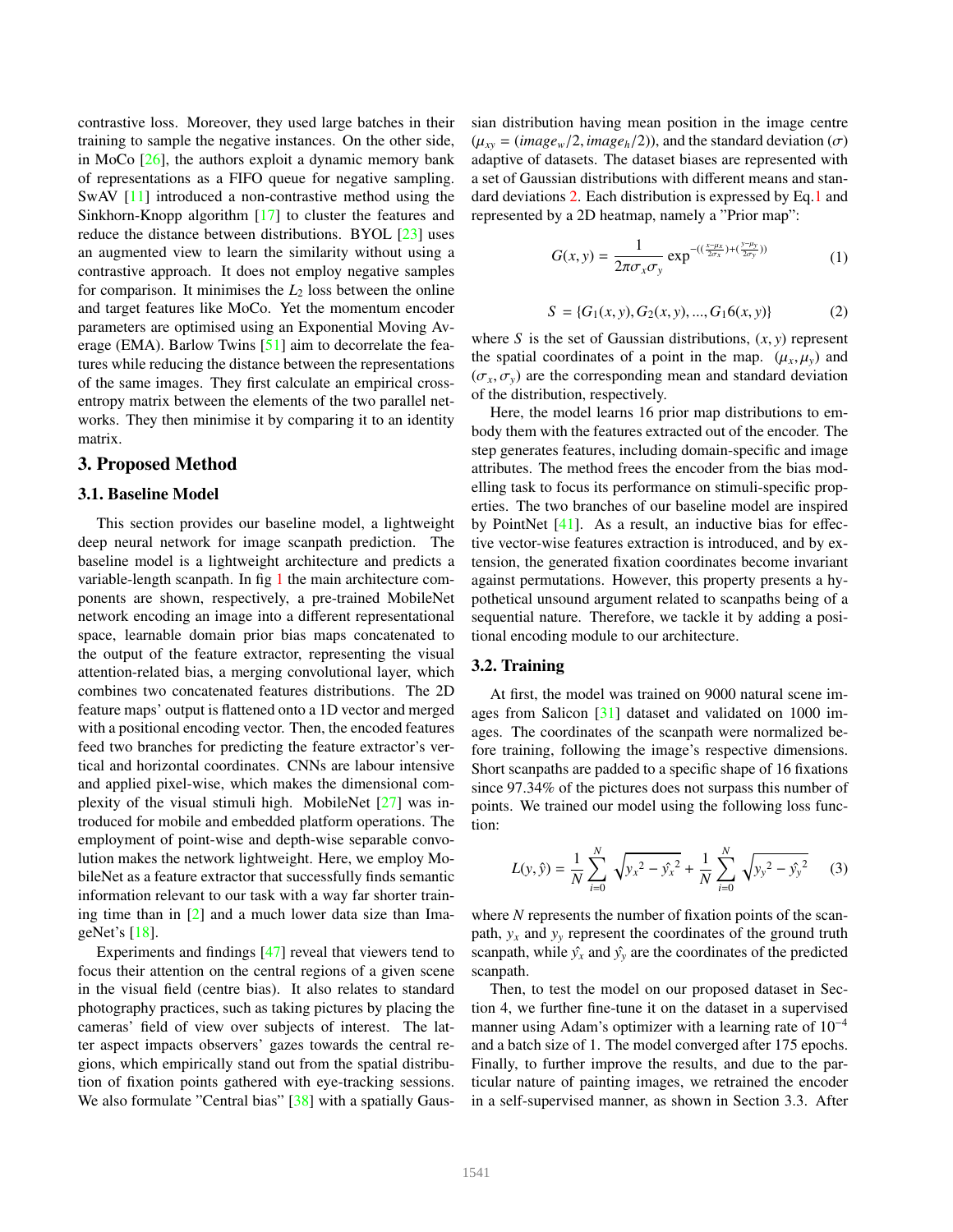that, we trained our model to conduct the same testing while freezing the encoder ensued from the Self-Supervised training, well-known as a linear evaluation of the model. Again, we used the same hyper-parameters for training as supervised learning. As a result, the SSL model converged in 65 epochs, while the supervised model converged after more than 175 epochs.

### 3.3. Self-Supervised Learning

Paintings images are different by nature from natural scene images. The diversity of styles and movements alongside techniques variate images' colors and textures compared to pictures taken by cameras. While these low-level features might be influential for the first few fixations, semantic features have a more significant influence in guiding the user's gaze as long as recognizable objects are depicted. That means that artistic low-level features influence should be decorrelated to high-level features influences for our encoders' representation. Thus, we tried reducing the variance related to the painting style. To this end, we propose a new self-supervised learning approach inspired by several past approaches [51] [23], and introduce the use of a new transformation primarily related to the painting images domain (see Fig. 2).

Neural Style Transfer is a technique used to merge two images: a content image containing semantic information and a style image providing visual features information like color and texture. The resulting image would be a composite that retains the content semantics while obtaining the same visual style as the other image, first introduced in [20]. That is usually done by extracting mid-level features from both images in a neural network and then aligning those features to obtain a better representation. The first loss introduced was the following equation:

$$
L = \alpha MS E(R_C, R_X) + \beta MS E(R_{GS}, R'_{GX})
$$
 (4)

Where  $R_c$  and  $R_x$  are representations extracted from a midlevel layer of the neural network for the content and stylized image. While  $R_{GS}$  and  $R'_{GX}$  are gram matrices constructed from features extracted multiple levels from the neural network for the style and stylized image, respectively. The first term is called content loss, and the second one is style loss. In our work, we used the model proposed in [20] for data augmentation described below.

General Description: As depicted in Fig 2, our method is a compound algorithm relying on two primary steps for training during each batch. The first step leverages the Barlow Twins method by training on several neural styles. The following step leverages the representations obtained during the previous one to reduce the distance between the augmented distributions and the original one.

Data augmentation: Like other approaches, our method relies on the joint embedding of distorted images. We use several image transformation techniques for this purpose. As

above mentioned, the first transformation technique used is NST. We chose a group of paintings belonging to several art movements to construct the embedding styles transformations set  $S$  and a context image group of 50000 images  $C$ scrapped from several web sources ( i.e. Wikiarts dataset, Wikipedia Communes, etc. ). The latter represents the training set of our encoder. Several image augmentations  $(S = S_1, S_2, ..., S_N)$  are obtained after applying the transformations  $S$ . On top of these changes, we used another set of image distortion operations  $T$  where we overlay common modifications like cropping, grayscale conversion, blurring and others.

At each time-step of our algorithm, two style augmentations are randomly selected and applied to the input *x* before employing the random transform  $\mathcal T$  then forwarding the results  $x_a, x_b$  to the following mechanisms as in the equation below:

$$
x_a, x_b = \mathcal{T}(Rand\_pair(\mathcal{S}(x|\mathbf{S}))) \tag{5}
$$

Modified Barlow Twins: The augmented batches *x<sup>a</sup>* and  $x_b$  are then fed to function  $f$  which corresponds here to the untrained encoder network (i.e. MobileNet), which we want to optimize utilizing unlabeled data. The resulting representations  $R_{S_a}$  and  $R_{S_b}$  are in accordance with the original Barlow Twins (BT) algorithm. An empirical cross-correlation matrix  $C_r$  is calculated between the two aforementioned representations. A loss is calculated according to the following  $loss [51]$ :

where

$$
C_{ij} \triangleq \frac{\sum_{b} z_{b,i}^A z_{b,j}^B}{\sqrt{\sum_{b} (z_{b,i}^A)^2} \sqrt{\sum_{b} (z_{b,i}^B)^2}} (6)
$$

 $\chi^{\mathcal{L},b} \circ \kappa_{b,i'} \chi^{\mathcal{L},b} \circ \kappa_{b,j'}$ <br>This loss pushes the obtained cross-correlation matrix to match an identity matrix of the exact dimensions. It ensures the two representations' features are aligned independently from the transformations applied to the input *x*. At the same time, this pushes the function *f* to decorrelate the noncorresponding features. That stems from information theory, where we are trying to reduce redundancy and, by extension, maximize the mutual information between the semantic elements. So this step iterates *N* times, with *N* being the number of styles belonging to the set  $S$ . As the encoder switches between different styles, we introduced another parameter update operation using the exponential moving average across time to stabilize it further. The procedure is described as follows:

$$
\theta_T := (1 - \gamma)\theta_T + \theta_{T-1} \tag{7}
$$

where  $\theta_T$  are the parameters weights at the step  $T.\theta_{T-1}$  are the weights of the previous step and  $\gamma$  represents a weight decay term as such as  $\gamma \in [0, 1]$ .

In each step, we also preserve a representation of one style to a style bank M for the second major step of our algorithm.

Global Style Update: After executing *N* iterations of the modified Barlow Twins, the algorithm executes another step update before passing to the next batch iteration. In this step,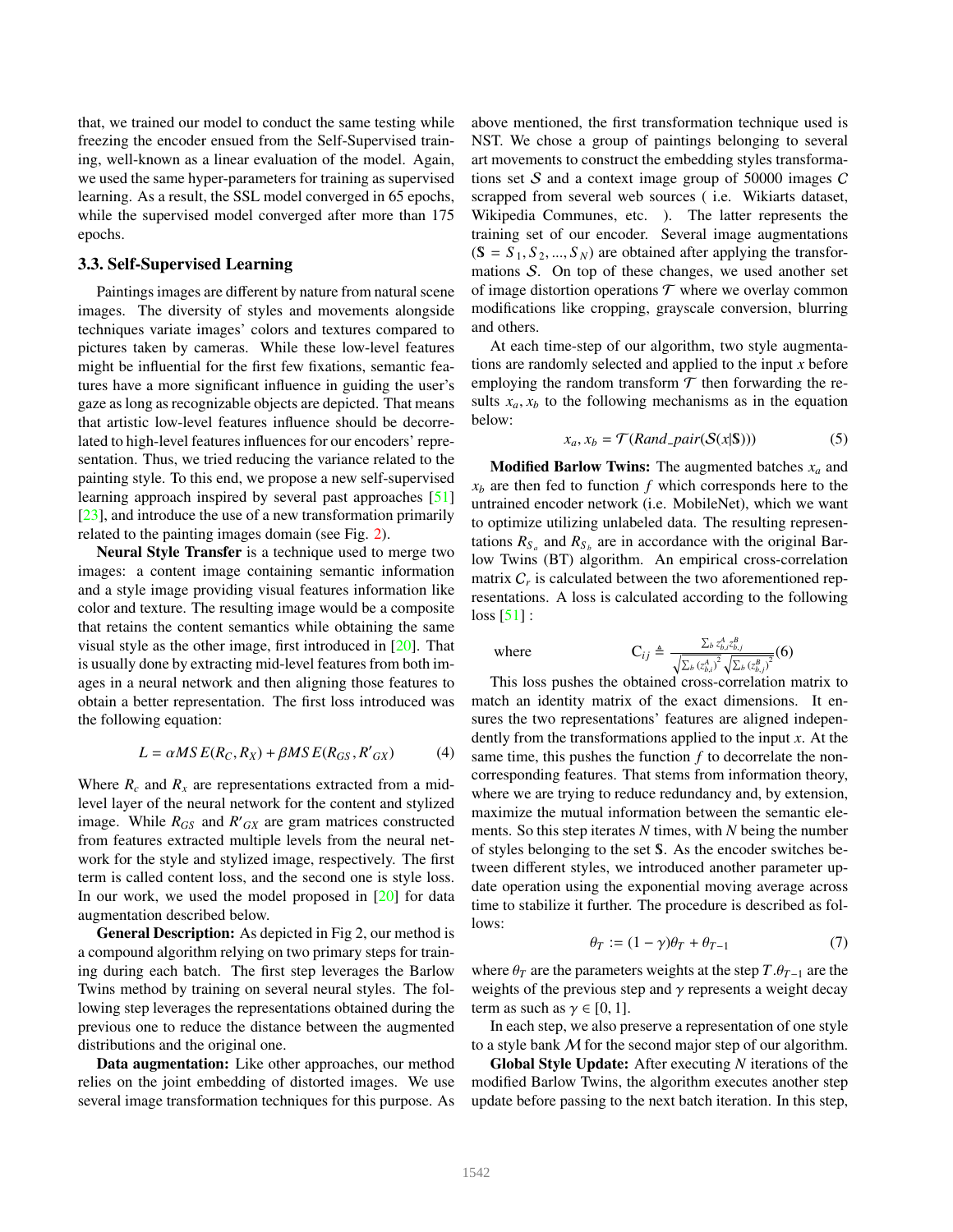

Figure 2. Flowchart demonstrating the proposed Self-supervised learning algorithm.

we use the style bank M where representations of different styles during different time steps are saved. In a fashion similar to  $[23]$ , we use the  $L_2$  loss (Eq. 8) to reduce the distance between the distribution of the original image and the distributions of other styles. This is done by forcing the function *f* to predict a representation  $R_{Org}$  similar to  $R_{S_i}$ , where  $S_i \in S$ . This further helps stabilize the training moving *ROrg* closer to the style distributions' centroid.

$$
\mathcal{L} = ||\bar{f}_{\theta}(R_{Org}) - \bar{R_{S}}_{i}||^{2} = 2 - 2 \cdot \frac{\langle f_{\theta}(R_{Org}), R_{S_{i}} \rangle}{||f_{\theta}(R_{Org})|| \cdot ||R_{S_{i}}||}. \tag{8}
$$

Optimization: We follow the optimization method described above; we use the Adam optimizer for 450 epochs with a batch size of 128 on 50000 painting images, which are augmented to 5 neural styles. We use a learning rate of 5×10<sup>−</sup><sup>4</sup> with a reduction on plateau scheduler with ten epochs waiting time. We used a search for the parameter  $\lambda$  of the loss function and found  $\lambda = 0.5$ . The training was performed using an Nvidia Quadro RTX 8000.

### 4. Dataset

Building up a painting dataset is usually conditioned by copyright and intellectual property laws. Constructing a large painting dataset is a laborious and not trivial task, especially for the personal visual attention and perception tasks where the need to conduct experiments with human participants is essential. We constructed a new dataset consisting of 170 artistic paintings images and the corresponding eye-tracking data. The dataset is subject to expansion at several levels, including the number of images, subjects, tasks, etc. In this section, we provide detail and properties of the dataset.

Images: We collected 170 copyright-free painting images from Wikiart. The paintings belong to 16 different art movements and art schools. The dataset consists of landscape and portrait images. During the experimental campaign, it is necessary to consistently show participants the presented paintings. As such, we centred the paintings on a uniform grey image having 16/9 ratio (1600px x 900px). The paintings

```
dataloader = []
dataS = \lceil \rceilStyleBank = []
for data in dataloader :
    dataS = StyleTrasferTrasform (data)
    # Datastyles list of size N
    for i in range(N):
        i, j = rand(0,N)
```
Algorithm 1 pseudocode .

```
# Select 2 Styles at random
    S1 = RandomTrasform(data[i])S2 = RandomTrasform (data[j])
    z_a = f(S1) # passing S1
    z_b = f(S2) # passing S2
    z_a-a_norm = (z_a - z_a). mean (0)) / z_a. std (0) # NxD
    z_b-norm = (z_b - z_b).mean (0)) / z_b.std (0) # NxD
     Saving params temporally
    f_temp.params = f.params
    # Saving representation to Stylebank
    StyleBank .append(z_a_norm)
    # Barlow Twins optimization
    loss = BTLoss( z_a_norm , z_b_norm)
    loss.backward ()
    optimizer .step ()
      EMA
    f.params = gamma * f.params + \setminus(1- gamma) * f_temp.params
loss = []Sorg = f(data)# calc. L2 loss for each repesent.
for i in range(len( StyleBank )) :
    loss.append( L2Loss(Sorg , StyleBank [i]))
# Global Style Update optimization
loss = loss_mean()loss. backward ()
optimizer .step ()
```
underwent resizing to fit the images while persevering their aspect ratio. The prominence of the grey stripes depends on the image's original aspect ratio.

**Participants:** There were 30 participants, from university undergraduates to university staff and faculty in an engineering school. All the participants are not experts in art subjects and have reported no previous experience or formal training. The cohort added up to 10 female and 20 male participants. Their age ranged from 18 and 62 years old. The mean age was 28 years old with a standard deviation of 11.5 years (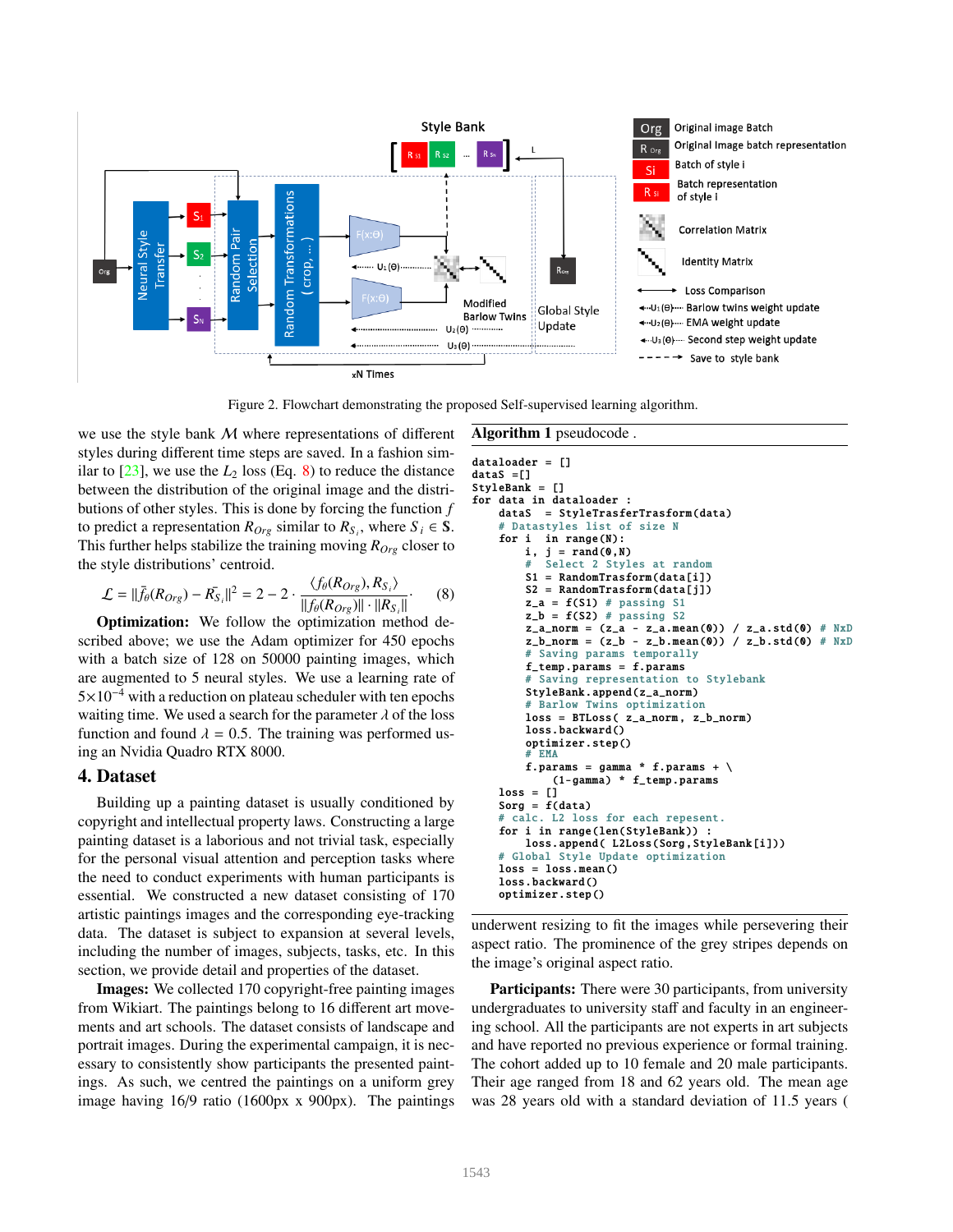| Model                | <b>MM Shape</b> | MM Dir | <b>MM</b> Len | MM Pos | <b>MM Mean</b> | <b>NSS</b> | Congruency |
|----------------------|-----------------|--------|---------------|--------|----------------|------------|------------|
| PathGan [2]          | 0.9608          | 0.5698 | 0.9530        | 0.8172 | 0.8252         | $-0.2904$  | 0.0825     |
| Le Meur $[37]$       | 0.9505          | 0.6231 | 0.9488        | 0.8605 | 0.8457         | 0.8780     | 0.4784     |
| G-Eymol $[50]$       | 0.9338          | 0.6271 | 0.9521        | 0.8967 | 0.8524         | 0.8727     | 0.3449     |
| <b>SALYPATH [33]</b> | 0.9659          | 0.6275 | 0.9521        | 0.8965 | 0.8605         | 0.3472     | 0.4572     |
| Our model            | 0.9552          | 0.6466 | 0.9509        | 0.8873 | 0.8600         | 1.0062     | 0.5170     |

Table 1. Results of scanpath prediction on Salicon.

| Model                      | <b>MM</b> Shape | <b>MM</b> Dir | <b>MM</b> Len | <b>MM</b> Pos | <b>MM Mean</b> | <b>NSS</b> | Congruency               |
|----------------------------|-----------------|---------------|---------------|---------------|----------------|------------|--------------------------|
| PathGan [2]                | 0.9237          | 0.5630        | 0.8929        | 0.8124        | 0.7561         | $-0.2750$  | 0.0209                   |
| DCSM (VGG) [5]             | 0.8720          | 0.6420        | 0.8730        | 0.8160        | 0.8007         |            | $\overline{\phantom{a}}$ |
| $DCSM$ (ResNet) $[5]$      | 0.8780          | 0.5890        | 0.8580        | 0.8220        | 0.7868         |            | $\overline{\phantom{a}}$ |
| Le Meur $\lceil 37 \rceil$ | 0.9241          | 0.6378        | 0.9171        | 0.7749        | 0.8135         | 0.8508     | 0.1974                   |
| $G$ -Eymol $[50]$          | 0.8885          | 0.5954        | 0.8580        | 0.7800        | 0.7805         | 0.8700     | 0.1105                   |
| SALYPATH [33]              | 0.9363          | 0.6507        | 0.9046        | 0.7983        | 0.8225         | 0.1595     | 0.0916                   |
| our model                  | 0.9201          | 0.6759        | 0.9099        | 0.8351        | 0.8352         | 0.8186     | 0.1926                   |

Table 2. Results of scanpath prediction on MIT1003.

| Model         | NSS    | Congruency |
|---------------|--------|------------|
| Our model SSL | 0.9987 | 0.2673     |
| Our model SL  | 0.8554 | 0.2641     |

Table 3. Results of scanpath prediction on Le Meur paintings with and without SSL.

 $28 \pm 11.5$ ). All participants reported a normal or corrected vision and passed a sample Ishihara test with the three images representing 12,74, and 42 to check out any CVDs (Colour Vision Deficiencies). No participant exhibited any symptoms during the short examination.

Hardware and Experimental protocol: Participants were asked to watch the painting in the most natural manner possible for a free-viewing session, and no visual task was assigned. The experiments were held in compliance with the declaration of Helsinki, and all participants signed off a written consent. Observers sat down in front of a 25" screen at a distance of 55 cm. The screen covered 52◦ horizontally and 38◦ vertically. The screen resolution was 1920 x 1080 pixels, the visual stimulus size was 1600 x 900 pixels and covered 43◦ horizontally and 32◦ vertically. Each degree of visual angle corresponded to 37 pixels. A fixed Tobii X2-30 eye-tracker was used for the experiments with a frequency of 30Hz. Though the sampling frequency is low, it was enough to gather fixation points throughout the experimental campaign. Each image was shown to 15 participants for 15 seconds, with a 3-second blank grey screen being displayed between two consecutive pictures to refresh the viewers' retina and avoid any bias impacting the new upcoming visual stimulus perception. Afterwards, a further analysis step was carried out on the first 4 seconds of each image and the corresponding eye-tracking data. Fixation points related to later than the fourth second of observation will be used for other purposes. Each experimental session lasted for 15 minutes.

Dataset Analysis After gathering eye-tracking sessions data, we aggregated fixation maps from all participants' data for each image shown. We generated saliency maps out of fixation maps using a common smoothing filtering technique: a Gaussian kernel with the size of 1◦ of visual angle, which is formulated by the following equation:

with Fixmap<sub>i</sub>(x, y) = 
$$
\begin{cases} 1, & \text{if } (x, y) \text{ in } (X, Y)_{i} \\ 0, & \text{otherwise} \end{cases}
$$
 (9)

where *x*, *y* are the coordinates in the 2D space.  $G_{\sigma}$  repre-<br>ts the Gaussian kernel with a standard deviation  $\sigma_{\sigma}$  (*X Y*) sents the Gaussian kernel with a standard deviation  $\sigma$ .  $(X, Y)$ are the set of fixation point coordinates for all viewers of the image *i*.

The distribution of the fixation durations follows a skewed long-tailed distribution, as shown in Fig 3 (a). While the distribution of the number of fixation points follows a near symmetric bell curve distribution, as shown in Fig.3 (b). Fig 4 (a) shows a polar distribution histogram of the relative saccadic angles direction. The polar axis represents the angles of the distribution, and the radial axis is the statistical density. Fig. 4 (c) represents a saccade length distribution. Again, an asymmetric skewed heavy-tailed distribution is noticeable, with most of the saccades being short. That is also confirmed in Fig.4(b), which depicts the joint distribution of saccadic lengths and directions. The polar axis represents the saccade relative angles as the radial axis counts the saccades' lengths and distribution by color as detailed in the sidebar.

## 5. Experimental Protocol

We follow standard practices by evaluating our baseline architecture on natural scene images to ensure a fair comparison protocol for our model with others. For instance, we use 5000 images from Salicon [31] dataset, and then in a crossdataset evaluation manner, we run a comparison without finetuning our model on MIT1003 [32] dataset. To that end, we use two hybrid metrics (i.e. NSS [40], Congruency [35]) to compare the predicted scanpaths with the ground-truth saliency maps. Furthermore, we adopted a vector-based metric (i.e. Multimatch) to match the predicted scanpath with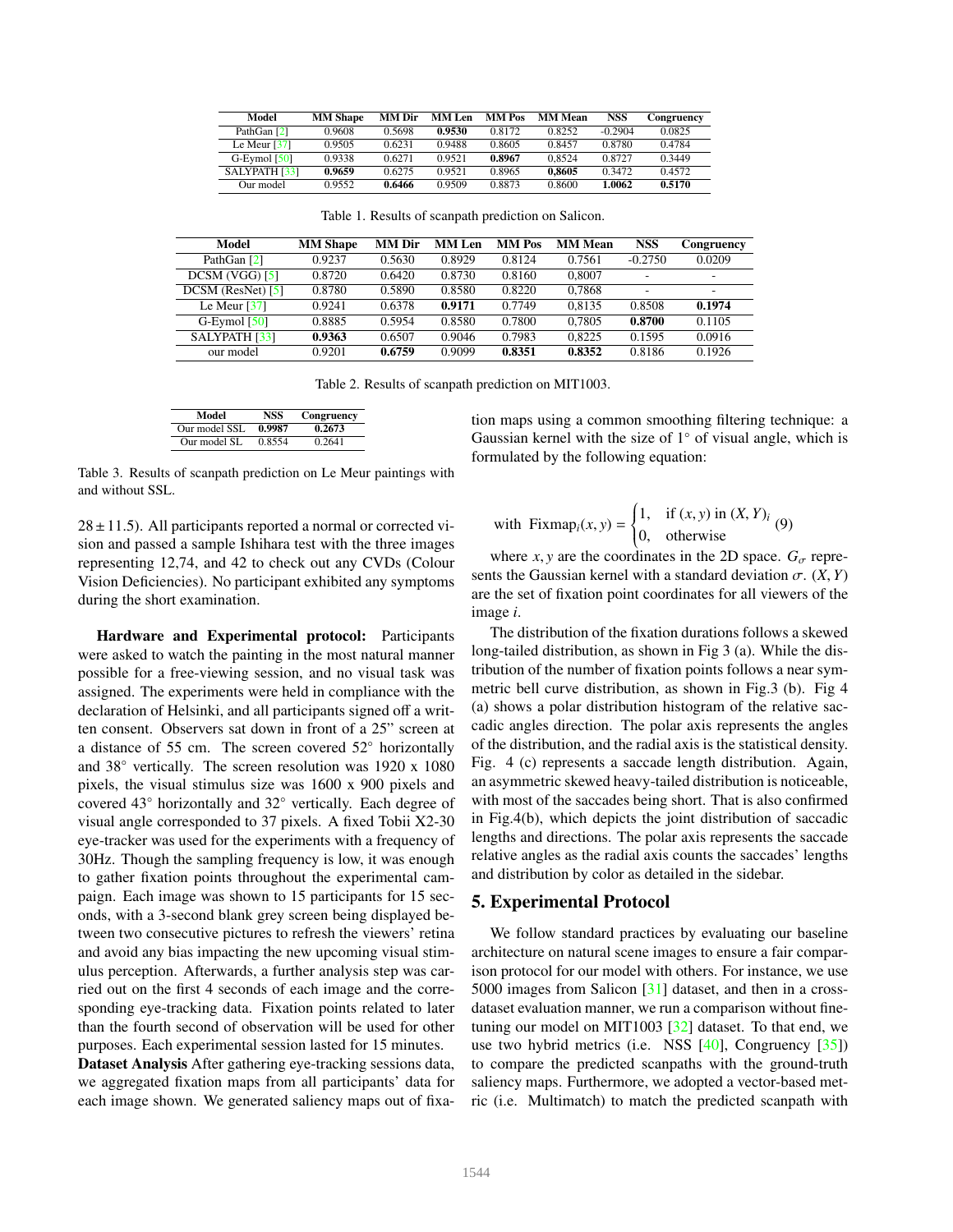| Model         | <b>MM</b> Shape | MM Dir | <b>MM Len</b> MM Pos |        | <b>MM Mean</b> | <b>NSS</b> | Congruency |
|---------------|-----------------|--------|----------------------|--------|----------------|------------|------------|
| Our model SSL | 0.9454          | 0.7019 | 0.9423               | 0.8196 | 0.8523         | 0.8083     | 0.1641     |
| our model SL  | 0.9231          | 0.6952 | 0.9083               | 0.7800 | 0.8266         | 0.4179     | 0.1247     |

Table 4. Results of scanpath prediction on our paintings with and without SSL.



Figure 3. (a) Distributions of fixations duration. (b) Distributions of number of fixations per scanpath.

the ground-truths based on 5 characteristics (Shape, Direction, Length, Position and Duration). We use the first 4 for comparison here as our model does not predict the duration.

For fairness, we did not compare our model with other models because of the difficulty of fine-tuning them on our dataset. However, as our model shows competitiveness with other models on natural scene images benchmarks, we evaluated it after fine-tuning it on our proposed painting dataset. To assess our SSL method on the painting dataset, we compare the model resulting from SSL with the fine-tuned SL model.

### 5.1. Results on natural scene datasets

The results of the comparison of our baseline model on natural scene images are described in Tables 1 and 2. The results on Salicon [31] dataset show that our baseline model scored the highest outcomes for the hybrid metrics NSS and congruency. Especially on NSS, where it surpasses the runner-up by a wide margin. The results for the MultiMatch metric were very competitive as our baseline model was overcome by SALYPATH [33] with a very negligible margin on the mean score while demonstrating abilities in learning the distribution of the directions. On MIT1003, Our baseline model achieved competitive results on the NSS while being surpassed by a very negligible margin on congruency. It also proved a better ability to generalize the MultiMatch mean (MM Mean) score while maintaining the highest direction score and achieving the same position score.

### 5.2. Results on paintings

As the comparing models cannot be fine-tuned on our proposed dataset, we present the results of our proposed model and the model ensuing from the linear evaluation of the SSL training. We tested the model on our proposed and Le Meur datasets using only hybrid metrics since only aggregated saliency maps are provided (i.e. there are no scanpaths).

Table 3 shows results obtained from testing our fine-tuned model denoted by "Our model SL" and the model resulting from the self-supervised training as "Our model SSL". Our models showed very high performance on the NSS metric. It is mainly due to the content of the chosen paintings in the Le Meur painting dataset, which was in a cross-dataset validation fashion. Furthermore, most images and styles depict semantics close to reality; this realistic art style shows slight deviation from natural scene images, thus explaining the high score. The same consideration goes for the congruency where the SSL model surpasses the fine-tuned one. The testing on our dataset was done using 50 images. In addition to comparing the hybrid metrics, we also assessed the vector-based metric of MultiMatch. Table 4 clearly shows that the SSL method surpasses the fine-tuned model on all metrics.

Finally, Fig. 5 presents some visualization examples of predicted scanpaths from both the supervised model and the self-supervised model. We notice clearly that the supervised model fixations occupy a centric location in the image with mostly a long tail afterwards towards the upper left corner of the image. As for self-supervised model prediction, we can notice that they spread evenly over the salient regions present in the ground truth.

### 5.3. Discussion

The presented model proved its effectiveness and competitiveness compared to other similar state-of-the-art models for natural scene images. We extended then the model to painting images. The results obtained from fine-tuning showed room for improvement. Predicting scanpaths is mainly a supervised task, which calls for the use of large amounts of data. Our dataset is the only public one that presents scanpath ground-truths for painting images domain to the best of our knowledge. We proposed a new SSL training method to improve the results that capitalize on previous state-ofthe-art methods. Our approach is the first to employ Neural Style Transfer as a data augmentation strategy and the first that uses SSL for visual scanpath prediction. The results indicate that SSL methods suit well our visual attention tasks. Free-viewing is basically a bottom-up attention task, meaning visual attention lies in intrinsic image features. It seems to resonate well with the redundancy reduction SSL methods. The goal is to limit the representation to diminish the amount of information to a minimal size. At the same time represent the most critical information from the scene.

Our SSL method also showed a high ability to converge faster compared to other methods trained for more than 1000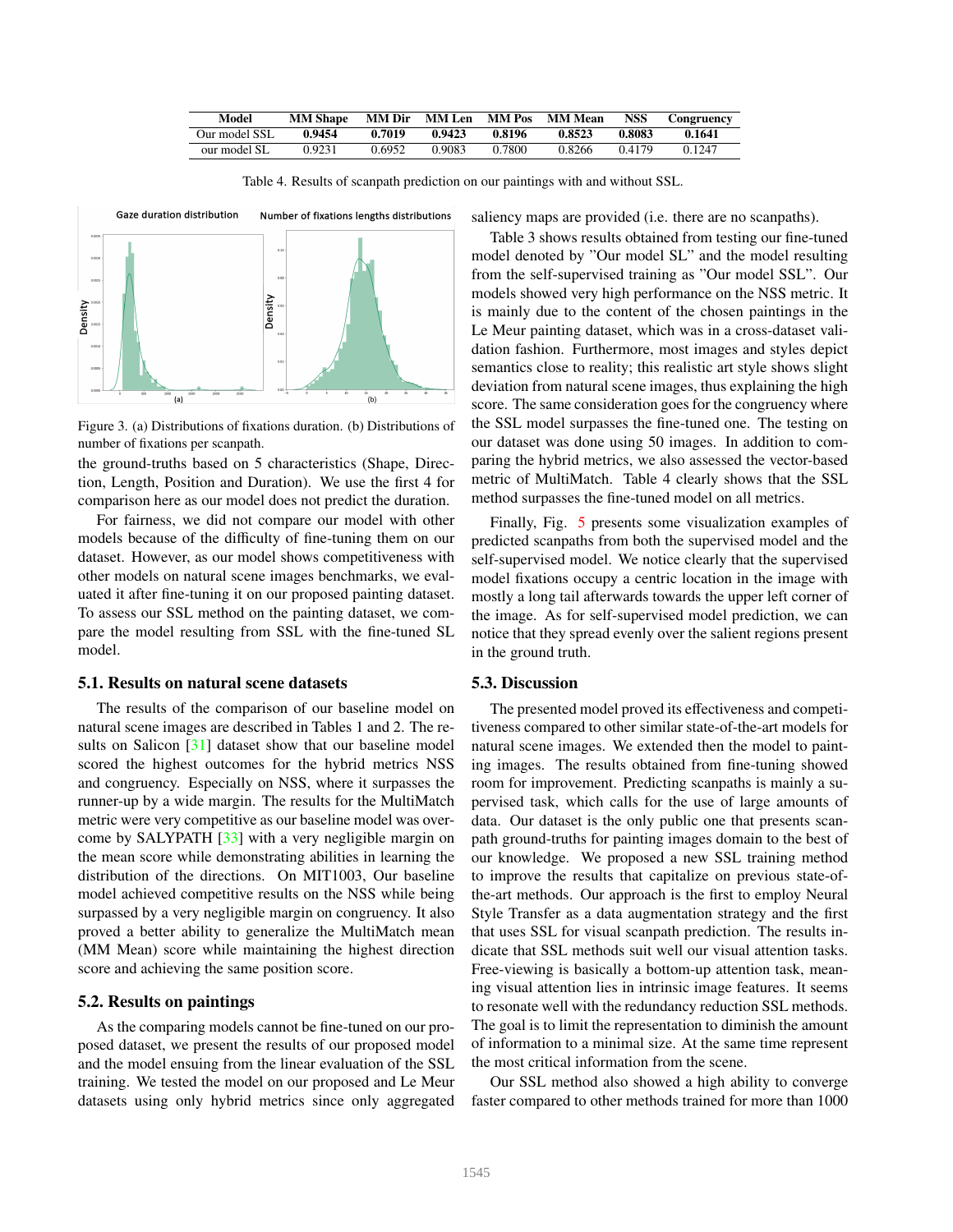

Figure 4. (a) Distributions relative angles of scanpaths. (b) Joint Distributions of relative angles and saccades lengths. (c) Distributions lengths of saccades.



Figure 5. Visualization of predicted scanpaths on painting images overlaid with Ground-Truth saliency maps.

epochs. It also seems to inherit the characteristic of the no need for extensive data from Barlow Twins. The fast convergence is due to the stabilizing parameter weight updates using an exponential moving average at the end of each Barlow Twins update to smooth the transaction between different Styles. The "Global Style Update" step optimizes weights at the end of each batch also proves beneficial to reduce the distance between the styles representations. The use of 128 as a batch size is mainly due to hardware limitations. We also noticed a particular disparity between the results of our dataset and Le Meur paintings [36]. The model's performance indeed has dropped. That is due to the greater diversity in schools, movements and techniques depicted by our dataset, which contains many hard-to-predict images belonging to abstract paintings, oriental ink paintings and cubism. Nevertheless, the competitively empirical and qualitative results show the efficiency of our self-supervised method in extracting relevant features from the paintings.

### 6. Conclusion

We introduced in this paper a baseline scanpath prediction model that proved competitive against state-of-the-art methods and overcame them in many instances over multiple datasets and metrics. We also introduced a visual attention dataset for painting images. Our dataset is the first publicly available that provides aggregated saliency maps and scanpaths of individual observers. However, the dataset is more diverse in terms of images and thus harder to predict. We also proposed a novel self-supervised learning approach that builds over previous methods. We adopted Neural Style Transfer as a data augmentation technique for self-supervised learning in our work. Furthermore, its performance turned out very well in learning adequate representations for paintings. The above-depicted scenario opens a long way to SSL methods in visual perception tasks related to art and other use cases like painting style, era identification, and aesthetics quality assessment.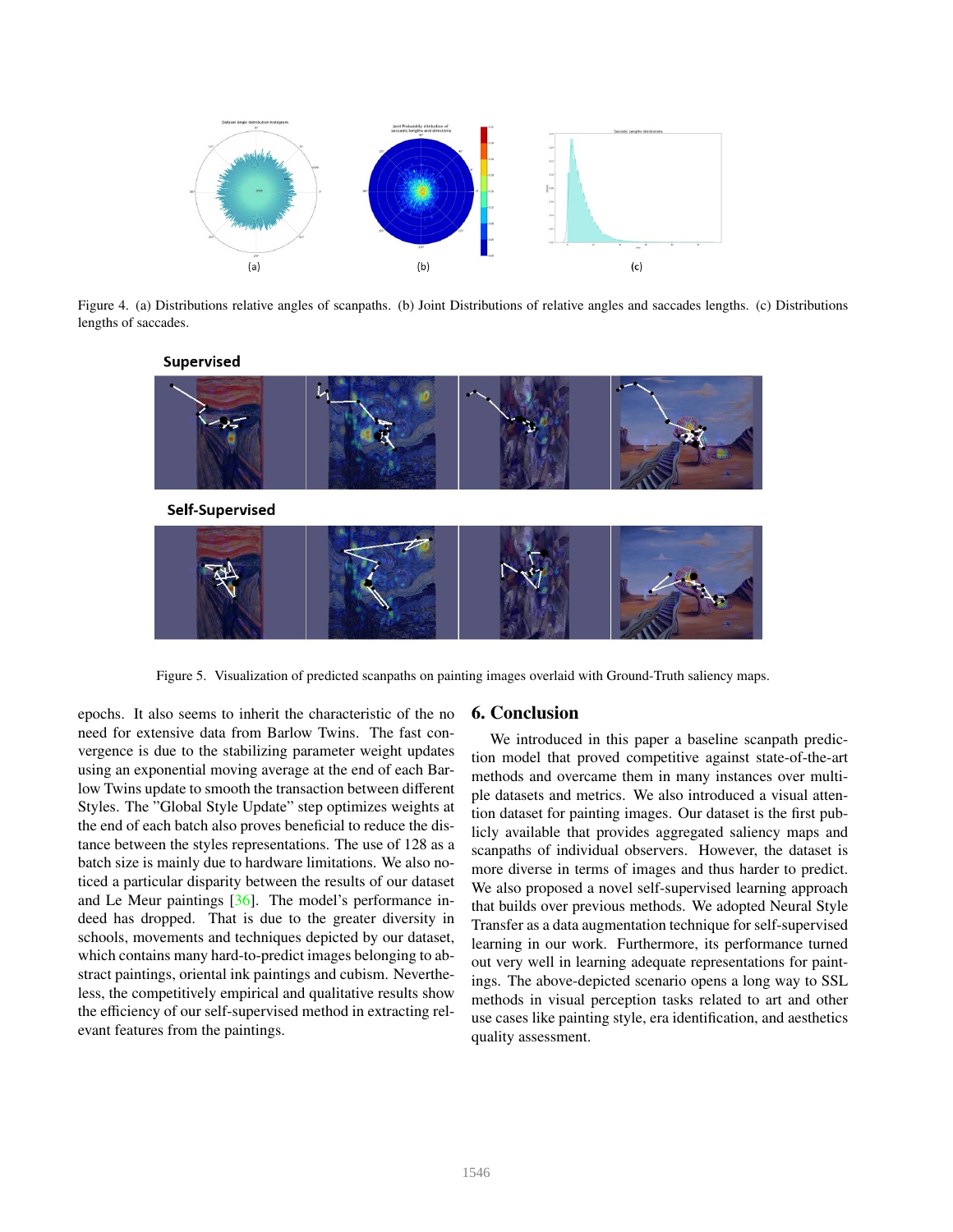## References

- [1] Ilyass Abouelaziz, Aladine Chetouani, Mohammed El Hassouni, Longin Jan Latecki, and Hocine Cherifi. No-reference mesh visual quality assessment via ensemble of convolutional neural networks and compact multi-linear pooling. *Pattern Recognition*, 100:107174, 2020. 1
- [2] Marc Assens, Xavier Giro-i Nieto, Kevin McGuinness, and Noel E O'Connor. Pathgan: visual scanpath prediction with generative adversarial networks. In *Proceedings of the European Conference on Computer Vision (ECCV)*, pages 0–0, 2018. 2, 3, 6
- [3] Marc Assens Reina, Xavier Giro-i Nieto, Kevin McGuinness, and Noel E O'Connor. Saltinet: Scan-path prediction on 360 degree images using saliency volumes. In *Proceedings of the IEEE International Conference on Computer Vision Workshops*, pages 2331–2338, 2017. 2
- [4] Pierre Baldi. Autoencoders, unsupervised learning, and deep architectures. In *ICML Unsupervised and Transfer Learning*, 2012. 1
- [5] Wentao Bao and Zhenzhong Chen. Human scanpath prediction based on deep convolutional saccadic model. *Neurocomputing*, 2020. 2, 6
- [6] Leonard E. Baum and Ted Petrie. Statistical inference for probabilistic functions of finite state markov chains. *Annals of Mathematical Statistics*, 37:1554–1563, 1966. 2
- [7] Suzanna Becker and Geoffrey E Hinton. Self-organizing neural network that discovers surfaces in random-dot stereograms. *Nature*, 355(6356):161–163, 1992. 2
- [8] Jane Bromley, Isabelle Guyon, Yann LeCun, Eduard Säckinger, and Roopak Shah. Signature verification using a" siamese" time delay neural network. *Advances in neural information processing systems*, 6, 1993. 2
- [9] Alessandro Bruno, Francesco Gugliuzza, Edoardo Ardizzone, Calogero Carlo Giunta, and Roberto Pirrone. Image content enhancement through salient regions segmentation for people with color vision deficiencies. *i-Perception*, 10(3):2041669519841073, 2019. 1
- [10] Mathilde Caron, Ishan Misra, Julien Mairal, Priya Goyal, Piotr Bojanowski, and Armand Joulin. Unsupervised learning of visual features by contrasting cluster assignments. *Advances in Neural Information Processing Systems*, 33:9912–9924, 2020. 1
- [11] Mathilde Caron, Ishan Misra, Julien Mairal, Priya Goyal, Piotr Bojanowski, and Armand Joulin. Unsupervised learning of visual features by contrasting cluster assignments. *Advances in Neural Information Processing Systems*, 33:9912–9924, 2020. 3
- [12] Miguel A Carreira-Perpinan and Geoffrey Hinton. On contrastive divergence learning. In *International workshop on artificial intelligence and statistics*, pages 33–40. PMLR, 2005.  $\overline{2}$
- [13] Ting Chen, Simon Kornblith, Mohammad Norouzi, and Geoffrey Hinton. A simple framework for contrastive learning of visual representations. In *International conference on machine learning*, pages 1597–1607. PMLR, 2020. 1
- [14] Ting Chen, Simon Kornblith, Mohammad Norouzi, and Geoffrey Hinton. A simple framework for contrastive learning of

visual representations. In *International conference on machine learning*, pages 1597–1607. PMLR, 2020. 2

- [15] Xinlei Chen and Kaiming He. Exploring simple siamese representation learning. In *Proceedings of the IEEE*/*CVF Conference on Computer Vision and Pattern Recognition*, pages 15750–15758, 2021. 1
- [16] Sumit Chopra, Raia Hadsell, and Yann Lecun. Learning a similarity metric discriminatively, with application to face verification. volume 1, pages 539– 546 vol. 1, 07 2005. 2
- [17] Marco Cuturi. Sinkhorn distances: Lightspeed computation of optimal transport. In C. J. C. Burges, L. Bottou, M. Welling, Z. Ghahramani, and K. Q. Weinberger, editors, *Advances in Neural Information Processing Systems*, volume 26. Curran Associates, Inc., 2013. 3
- [18] Jia Deng, Wei Dong, Richard Socher, Li-Jia Li, Kai Li, and Li Fei-Fei. Imagenet: A large-scale hierarchical image database. In *2009 IEEE conference on computer vision and pattern recognition*, pages 248–255. Ieee, 2009. 3
- [19] W. Elloumi, K. Guissous, A. Chetouani, and S. Treuillet. Improving a vision indoor localization system by a saliencyguided detection. In *2014 IEEE Visual Communications and Image Processing Conference*, pages 149–152, 2014. 1
- [20] Leon A Gatys, Alexander S Ecker, and Matthias Bethge. A neural algorithm of artistic style. *arXiv preprint arXiv:1508.06576*, 2015. 4
- [21] Ian Goodfellow, Jean Pouget-Abadie, Mehdi Mirza, Bing Xu, David Warde-Farley, Sherjil Ozair, Aaron Courville, and Yoshua Bengio. Generative adversarial nets. In Z. Ghahramani, M. Welling, C. Cortes, N. Lawrence, and K. Q. Weinberger, editors, *Advances in Neural Information Processing Systems*, volume 27. Curran Associates, Inc., 2014. 1
- [22] Jean-Bastien Grill, Florian Strub, Florent Altché, Corentin Tallec, Pierre Richemond, Elena Buchatskaya, Carl Doersch, Bernardo Avila Pires, Zhaohan Guo, Mohammad Gheshlaghi Azar, et al. Bootstrap your own latent-a new approach to self-supervised learning. *Advances in Neural Information Processing Systems*, 33:21271–21284, 2020. 1
- [23] Jean-Bastien Grill, Florian Strub, Florent Altché, Corentin Tallec, Pierre Richemond, Elena Buchatskaya, Carl Doersch, Bernardo Avila Pires, Zhaohan Guo, Mohammad Gheshlaghi Azar, et al. Bootstrap your own latent-a new approach to self-supervised learning. *Advances in Neural Information Processing Systems*, 33:21271–21284, 2020. 3, 4, 5
- [24] Michael Gutmann and Aapo Hyvärinen. Noise-contrastive estimation: A new estimation principle for unnormalized statistical models. In *Proceedings of the thirteenth international conference on artificial intelligence and statistics*, pages 297– 304. JMLR Workshop and Conference Proceedings, 2010. 2
- [25] Mohamed Hamidi, Aladine Chetouani, Mohamed El Haziti, Mohammed El Hassouni, and Hocine Cherifi. Blind robust 3d mesh watermarking based on mesh saliency and wavelet transform for copyright protection. *Information*, 10(2), 2019. 1
- [26] Kaiming He, Haoqi Fan, Yuxin Wu, Saining Xie, and Ross Girshick. Momentum contrast for unsupervised visual representation learning. In *Proceedings of the IEEE*/*CVF conference on computer vision and pattern recognition*, pages 9729– 9738, 2020. 1, 3